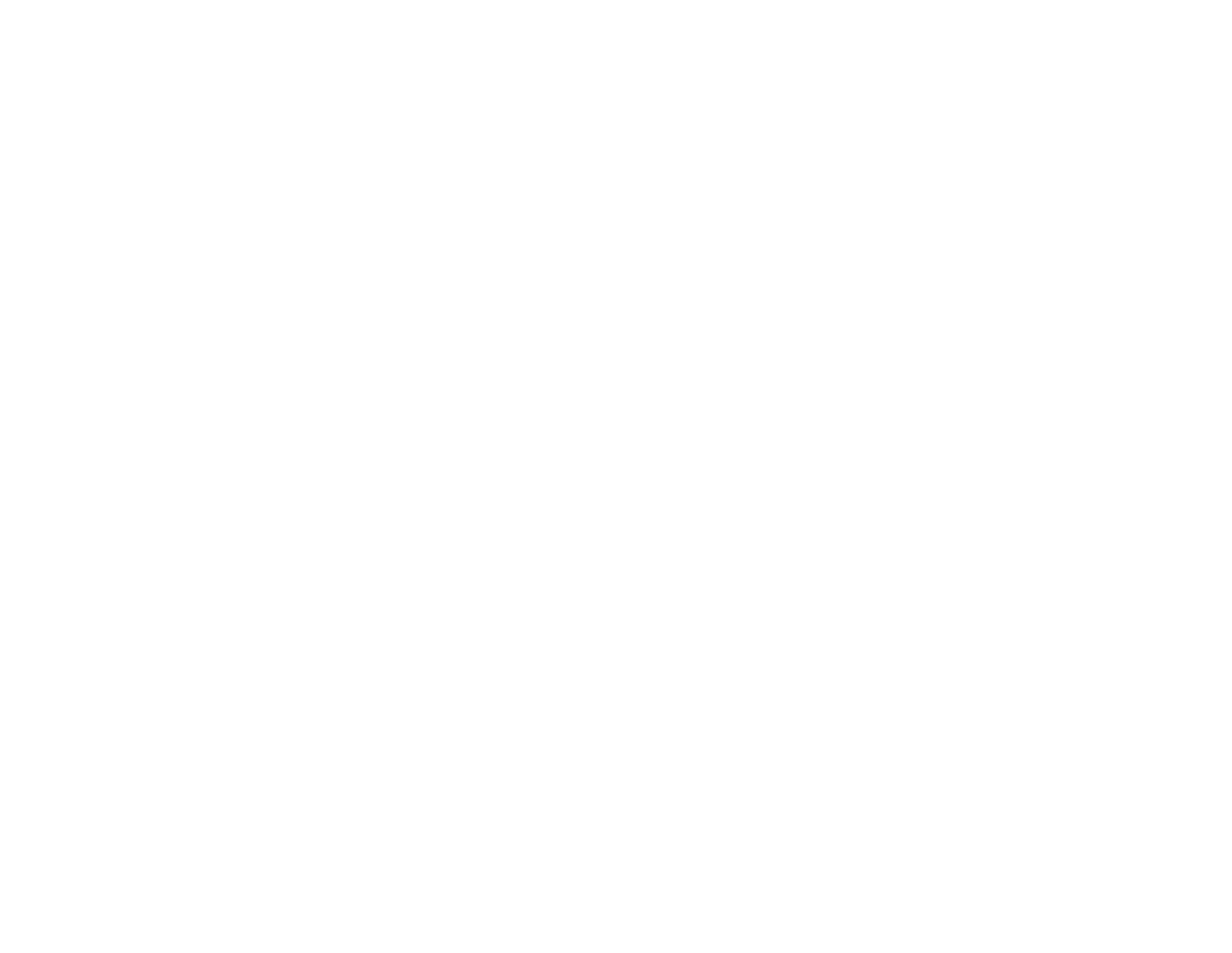## **Comparisons:**

### **Biometrics**

Your body can be an incredible tool for collecting measurements outside. Use the chart below and the ruler on the back of your journal to figure out and measure your biometrics.

| A. Height:  | B. Arm:       |
|-------------|---------------|
| C: Forearm: | D. Hand:      |
| E. Index:   | F. Pinky Tip: |

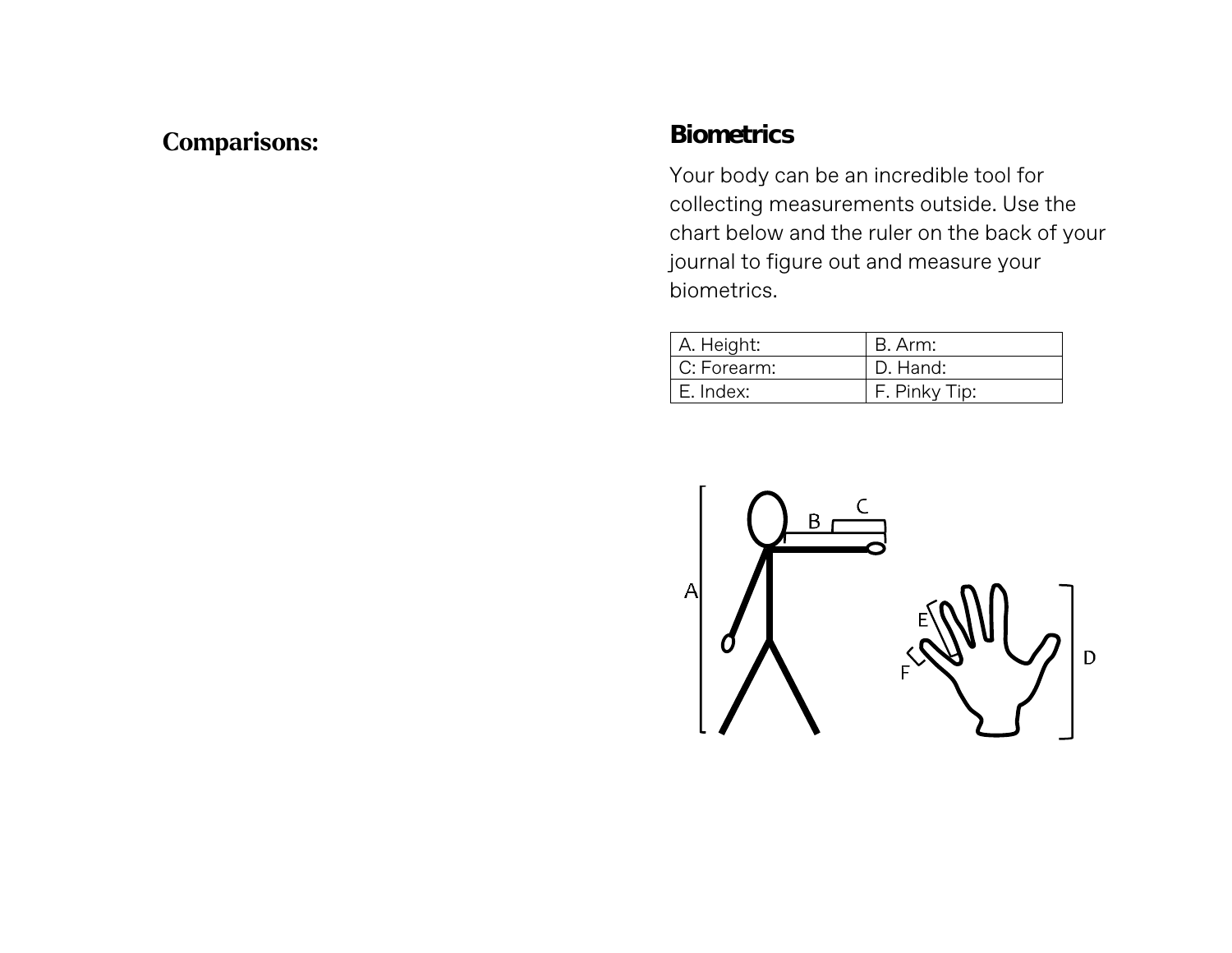### **Sound Map**

Find a comfortable place to sit silently. Mark an X in your journal and draw a circle around it. Imagine that you are that X and mark any sounds you hear and on your map.



# **Comparisons Tips**

• Compare the same structures between both plants to better understand how they differ. Example:



Long cap and body

- Take measurements of each plant to see how they differ in size.
- Add counting or estimate objects Example:

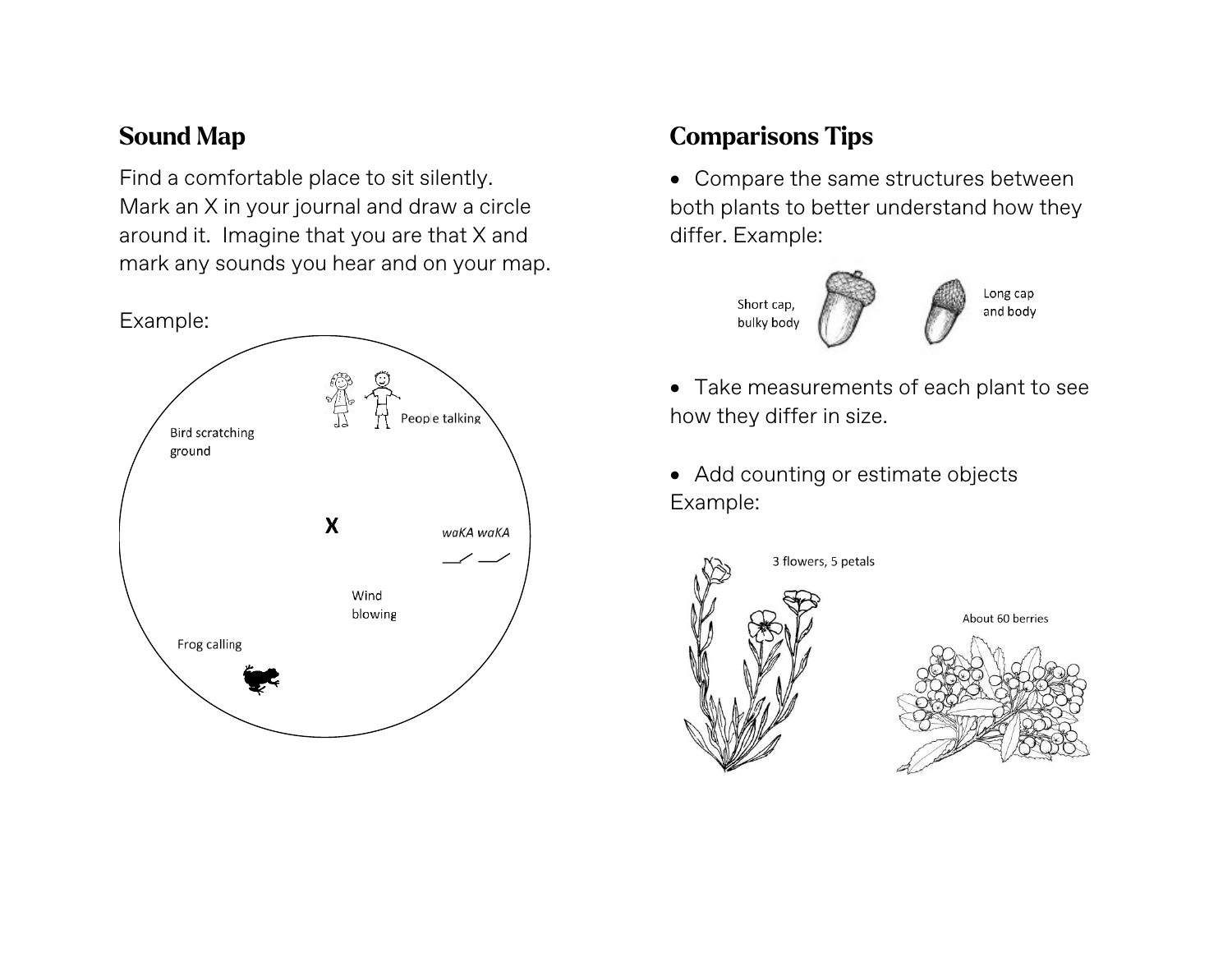### **Comparisons**

Make a comparison between two objects to build understanding of the similarities and differences between them.



### **Sound Map Tips:**

- Sit still and quietly to attract more activity
- Try using lines, patterns, and descriptions to describe bird sounds and rhythm

#### Examples:



*chu chu chWEEP MEEP!...MEEP!*

• •  $\sim$   $\sim$   $\sigma$ 

• If you aren't hearing many sounds, is there anything that may explain that? (example: loud construction)

• Use words, drawings, and symbols to depict the sounds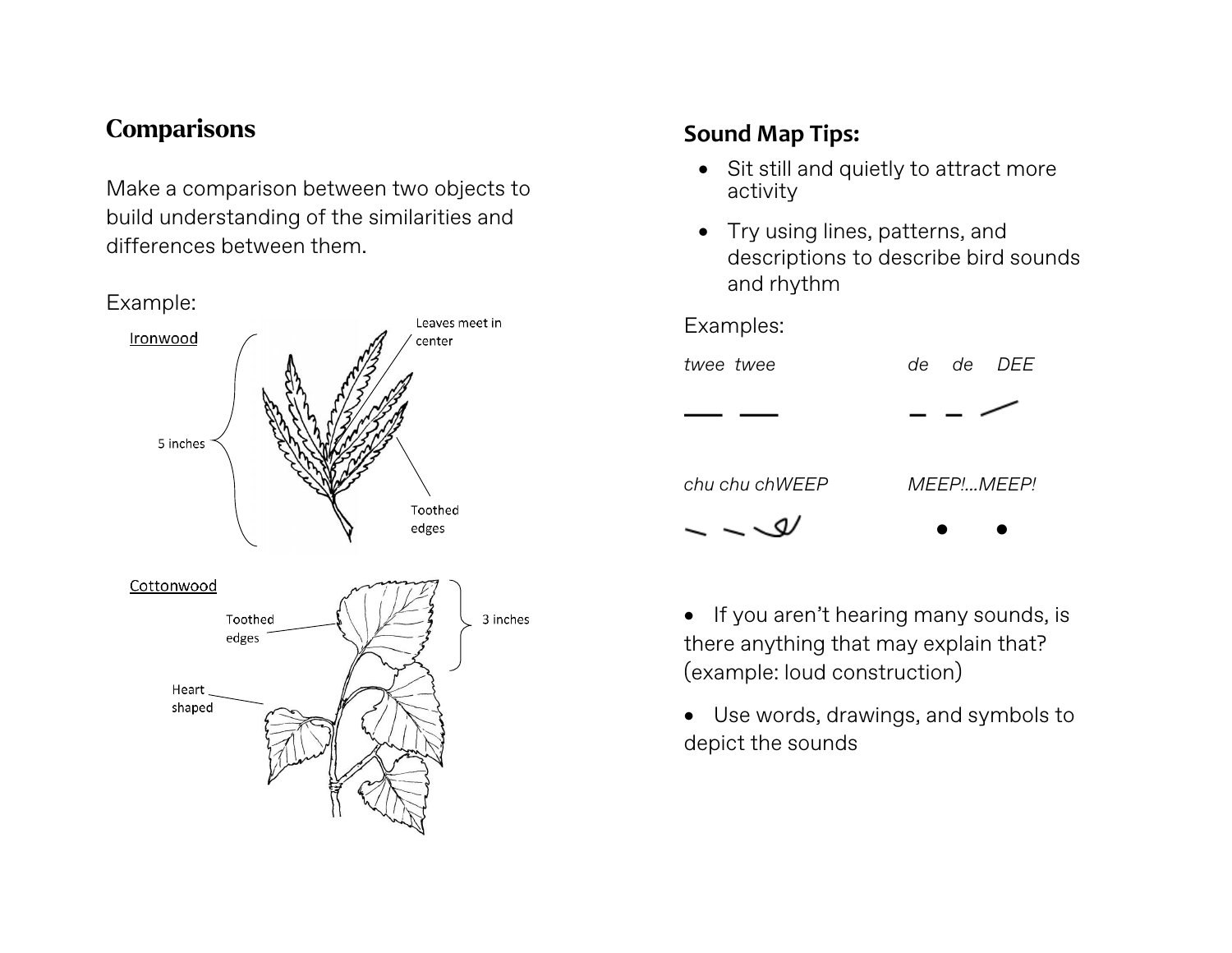**Sound Map:**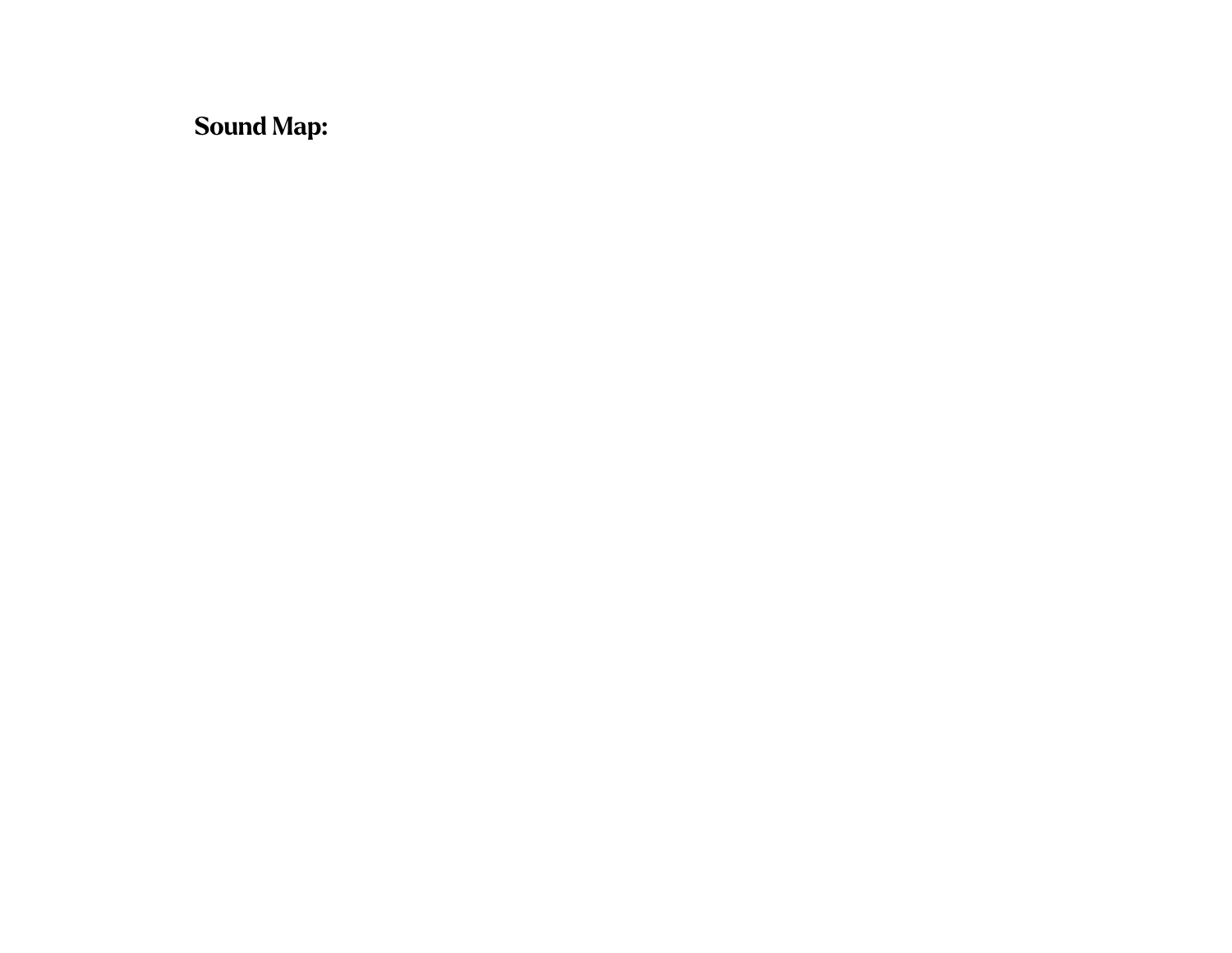**Create a Map:**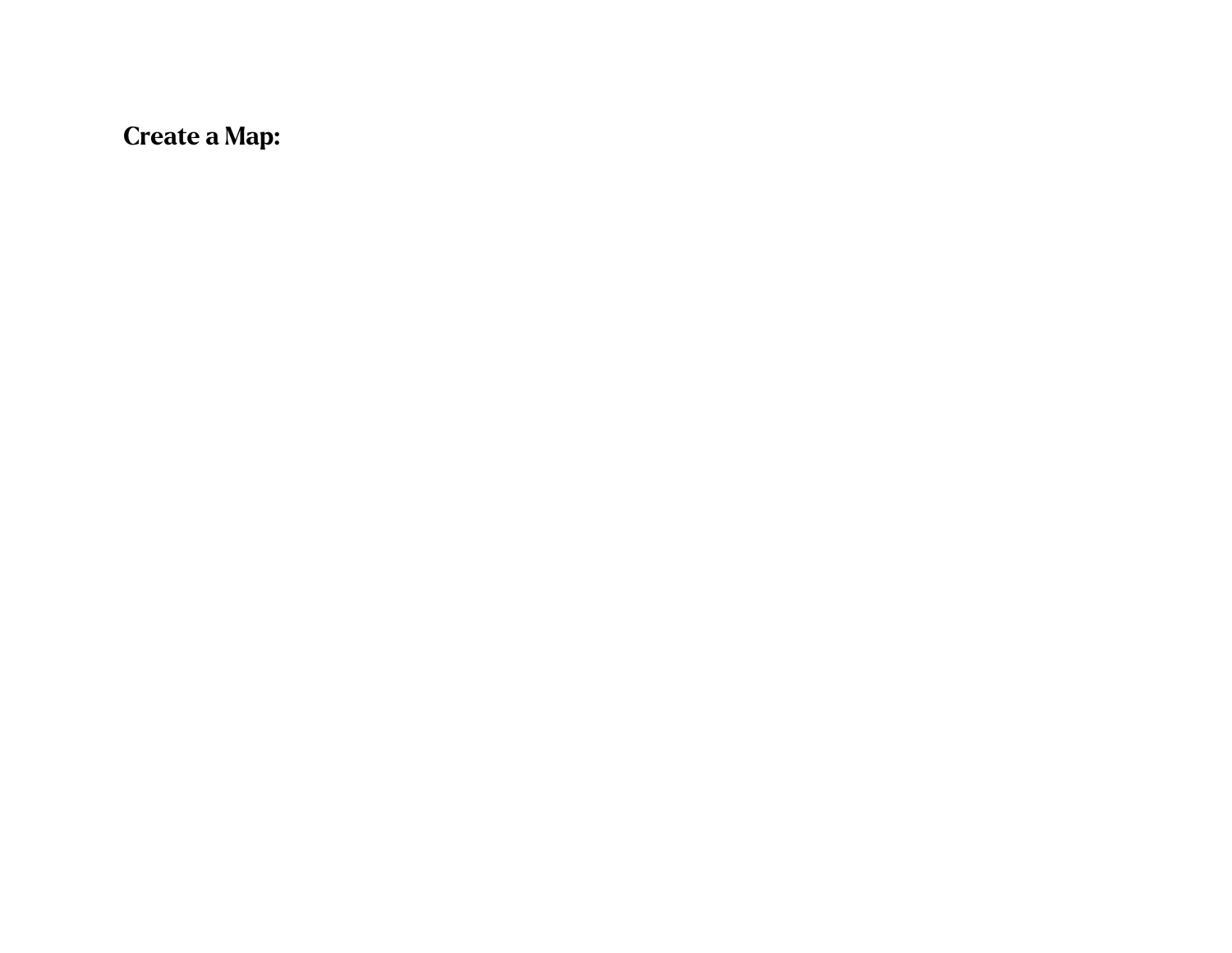## **Make a Diagram**

A diagram is a scientific drawing. Diagrams includes observations such as notes, questions, and measurements.

#### Example:



## **Create a Map Tips**

• Describe the current weather conditions such as how sunny, hot, or windy it is.

- Add a compass to your map. North is towards the mountains in Santa Barbara.
- Measure distance between objects by counting 'steps'.

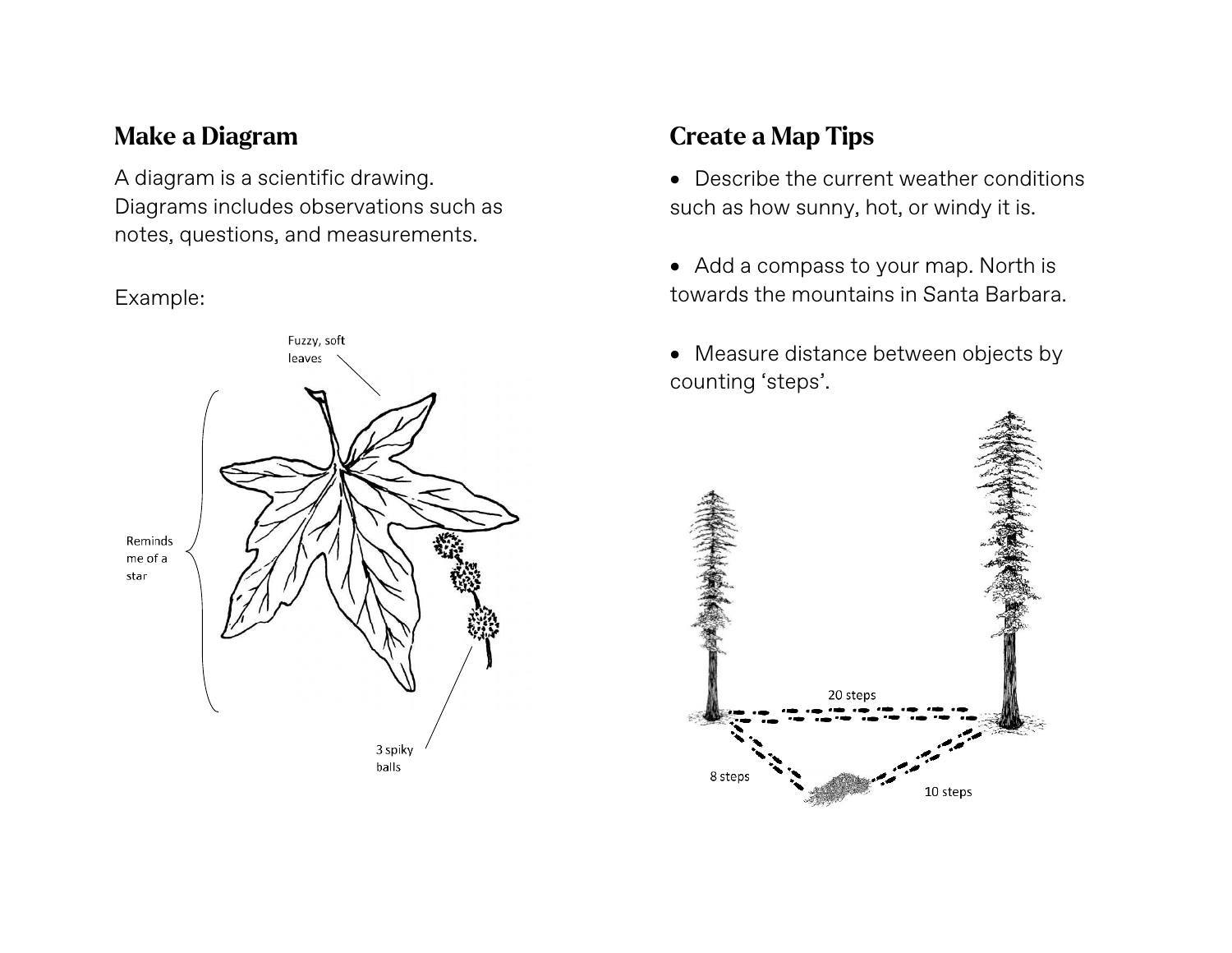### **Create a Map**

Draw a map of your immediate area to discover more about the animals and features within the area interact together.

#### Example:



## **Diagram Tips**

• Use I Notice, I Wonder, and It Reminds Me Of prompts to encourage observations

#### Examples:

*I Notice white hairs on this leaf*

*I Wonder if the hairs keep it from being eaten by animals.*

*These hairs Remind Me Of a scratchy beard when I feel them.*

• Add your other senses into your observations. How does your plant feel? What does it smell like?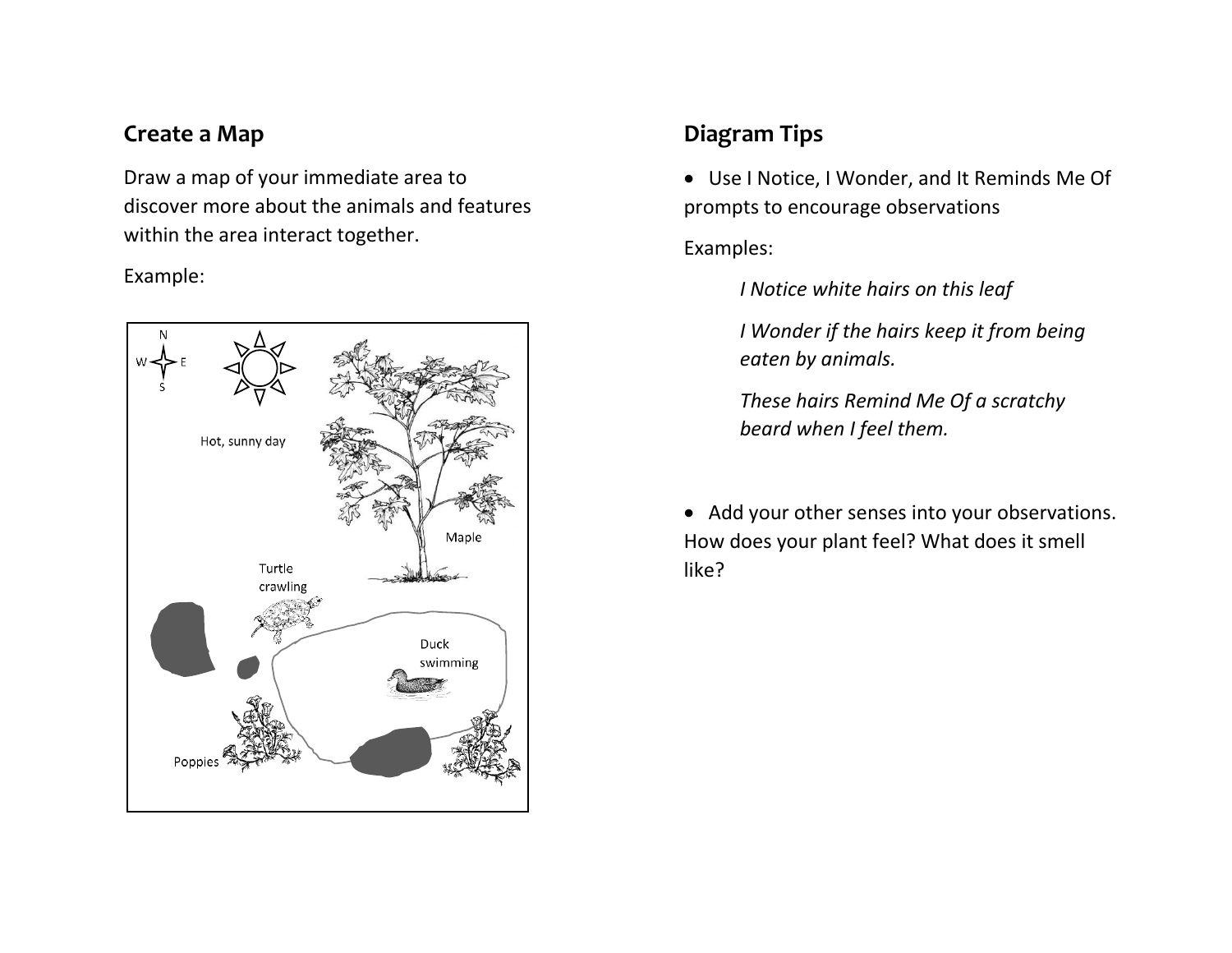# **Diagram:**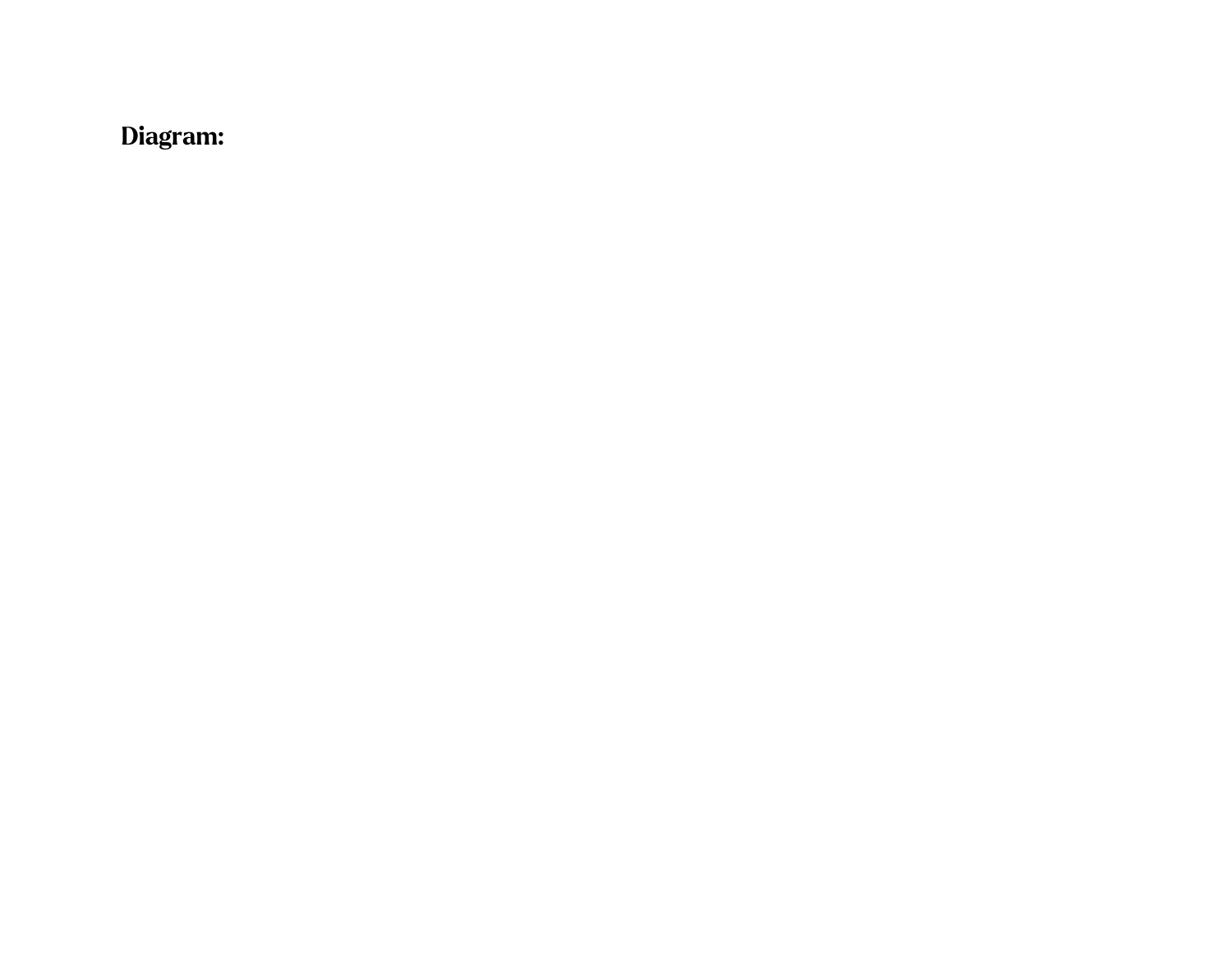**Meet a Tree:**